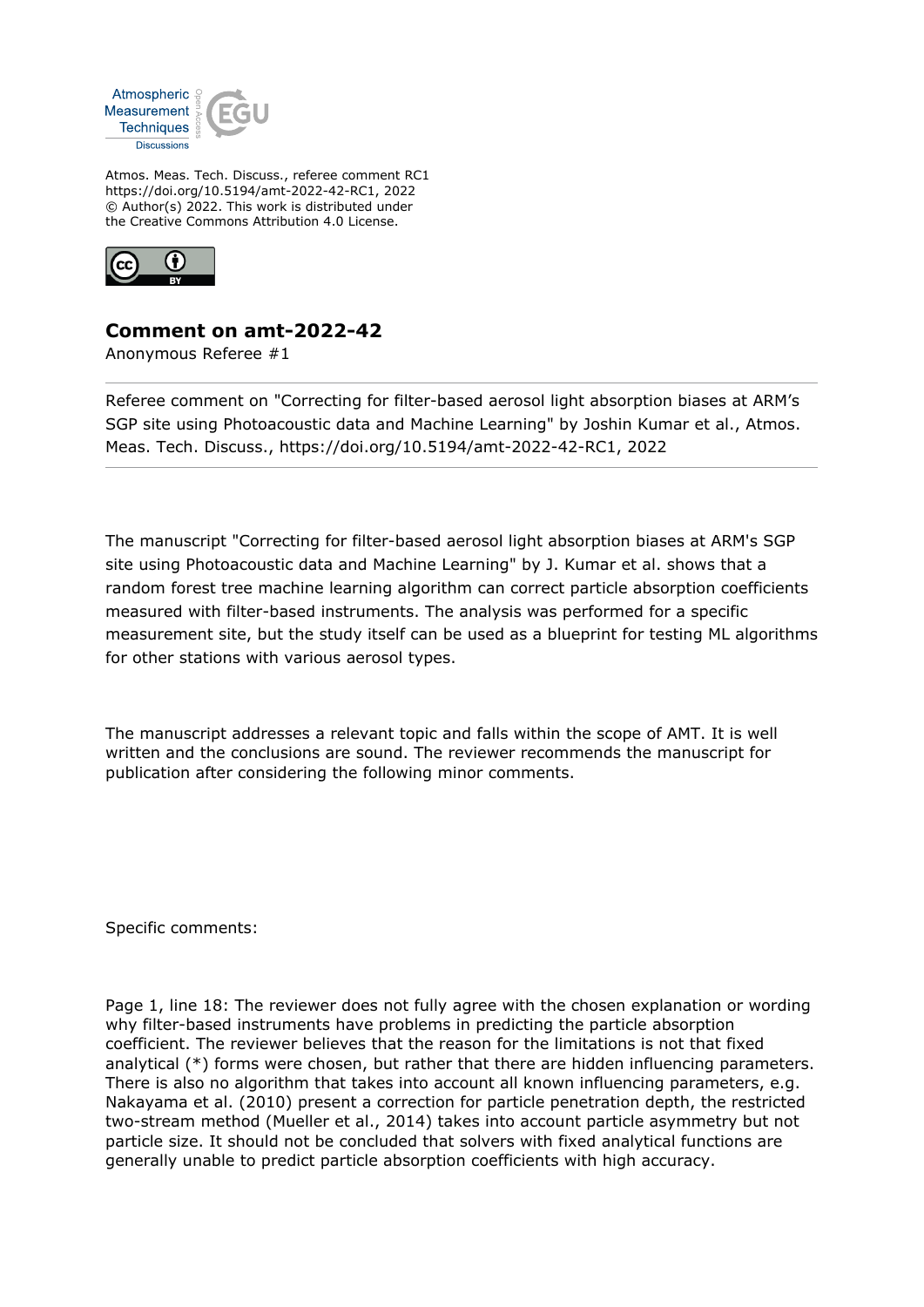(\*The reviewer means that iterative solvers for fixed parameterised functions are also included in the class of fixed analytic functions. )

Page 1, line 31: Does the RFR model use the particle size distribution as input? Cf. line 195, where it says that the total mass concentration is used as input. What does total mass concentration mean? Is the cumulative mass on a PSAP filter spot meant?

Line 59: Can PASS be considered a first principle method? A few lines later the authors describe the problem with liquid or multiphase particles, which is a fundamental problem of the method?

Line 98: Do the authors mean the absorption coefficients or the uncorrected absorption coefficients?

In Figures A3 and 1, the axis label and caption should indicate whether corrected or uncorrected absorption coefficients are shown.

General comments to chapter 2:

Because of the known artefact due to light scattering particles, it would be informative if the authors presented single scatter albedos.